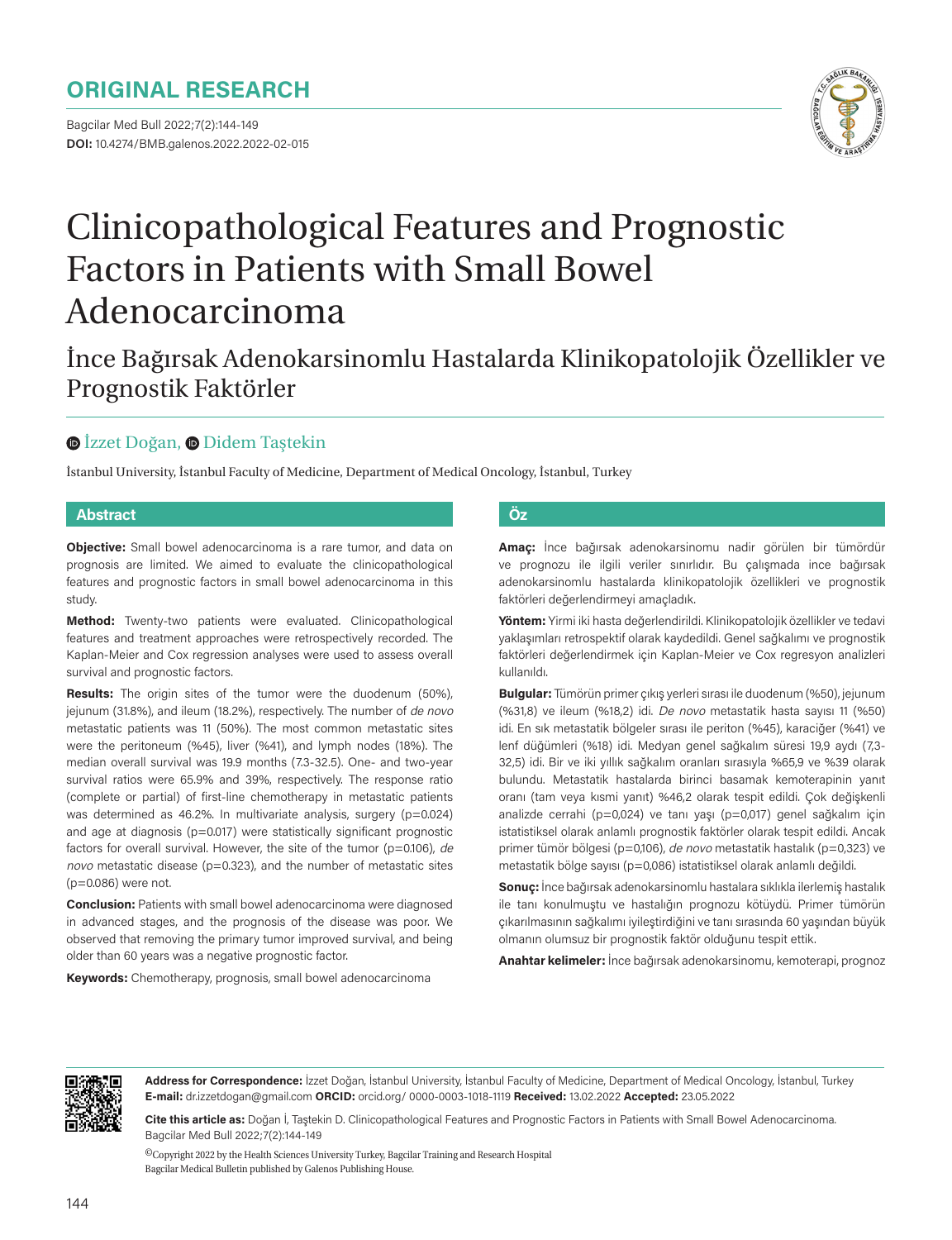# **Introduction**

Small bowel tumors are rare and account for less than 1% of all cancers and approximately 2% of gastrointestinal tract tumors (1,2). Several theories have been proposed to explain the rarity of small bowel tumors. The small intestines have more fluid content and are exposed to less irritants, the bacterial load is less, and the protective effect of the lymphatic tissue may be one of the reasons for this less frequent tumor development (3-5). It can be seen with a large number of different types of tumors, including benign and malignant, in the small intestines. Malignant tumors of the small intestine are frequently adenocarcinoma, neuroendocrine tumors, and lymphomas. While adenocarcinoma is observed more frequently in the duodenum and jejunum, neuroendocrine tumors are more commonly diagnosed in the ileum (6). Due to its rarity, it was obtained from risk factors and registry analyses in patients with small bowel cancer. It has been stated that alcohol consumption, smoking, dietary characteristics, and Celiac disease pose a risk for the development of small bowel cancer (7-9). Small bowel cancers can present with very variable non-specific symptoms at diagnosis. Therefore, there is often a delay in its diagnosis. Abdominal pain, nausea, vomiting, weight loss, dyspepsia, and anemiarelated symptoms may be associated with small bowel cancer. Moreover, patients may appear with intestinal obstruction and bowel perforation due to the difficulties and delay in diagnosis.

Surgery is the primary treatment for small bowel adenocarcinoma (SBA). Adjuvant or neoadjuvant treatments have not been clearly defined. For this reason, it is usually treated similarly to colon cancer. In this perspective, if there is lymph node positivity or T3 and T4 in tumors that have been surgically removed, adjuvant therapy is often given in routine practice. In metastatic disease, fluoropyrimidine (fluorouracil or capecitabine), oxaliplatin, and irinotecan can be used in different combinations. There are insufficient data on the efficacy and safety of anti-EGFR (cetuximab or panitumumab) and anti-VEGF (bevacizumab and others) agents. Data on the efficacy and safety of immunotherapies have only just begun to be determined. Pembrolizumab was found to be ineffective in a phase 2 study that included previously treated patients with progressive SBA (10). Patients with SBA have a worse prognosis compared to patients with colon cancer. In this study, we aimed to examine the clinicopathological features and prognosis of patients with SBA followed in our clinic.

# **Materials and Methods**

#### **Patients and Data Collection**

The data of patients diagnosed and treated in the single tertiary medical oncology outpatient clinic between 2015 and 2019 were reviewed retrospectively. Approval was obtained from the Local Ethics Committee at the İstanbul University, İstanbul Faculty of Medicine before the study (number: 232479). Patients were identified through the hospital information system. All patients with sufficient data were included in the study. Symptoms at the time of diagnosis, clinical (age, gender, stage, metastasis regions, etc.), pathological (tumor region, tumor type, grade, etc.), and treatment characteristics (type of surgery, adjuvant chemotherapy and radiotherapy, metastatic treatment regimens, responses, and adverse events) were recorded from patient files and hospital database. Tumor staging was performed according to the eighth TNM tumor staging system. According to the Eastern Cooperative Oncology Group system, the patient's performance status was determined.

Metastatic patients received different chemotherapy regimens for treatment in the first series. In the FOLFOX regimen, 5-fluorouracil 2.400 mg/m<sup>2</sup>, oxaliplatin 85 mg/m<sup>2</sup> and calcium folinate 400 mg/m<sup>2</sup> were administered every two weeks. In the FOLFIRI regimen, 5-fluorouracil 2,400 mg/  $m^2$ , irinotecan 180 mg/m<sup>2</sup> and calcium folinate 400 mg/m<sup>2</sup> were administered every two weeks. In the XELOX, XELIRI regimen, capecitabine was administered at a dose of 1,000 mg/m2 in the morning and evening for 14 days for a 21-day cycle, instead of the 5-fluorouracil. In addition, capecitabine was administered alone at a dose of  $1,000$  mg/m<sup>2</sup> for a period of 14 days and a 21-day cycle interval. Gemcitabine was given at a dose of 1,000 mg/m<sup>2</sup> on the 1<sup>st</sup> and 8<sup>th</sup> days of the 21-day cycle. In the FOLFOX + bevacizumab regimen, bevacizumab was administered at 5 mg/kg dose every 14 days. Treatment response evaluations were performed according to the response evaluation criteria in solid tumors (RECIST). The Common Terminology Criteria for Adverse Events Version 5.0 was used for treatment-related toxicity assessment. Univariate analysis was performed to evaluate the survival effect for all clinicopathological characteristics of the patients. Multivariate analysis was performed for prognostic variables that were found to be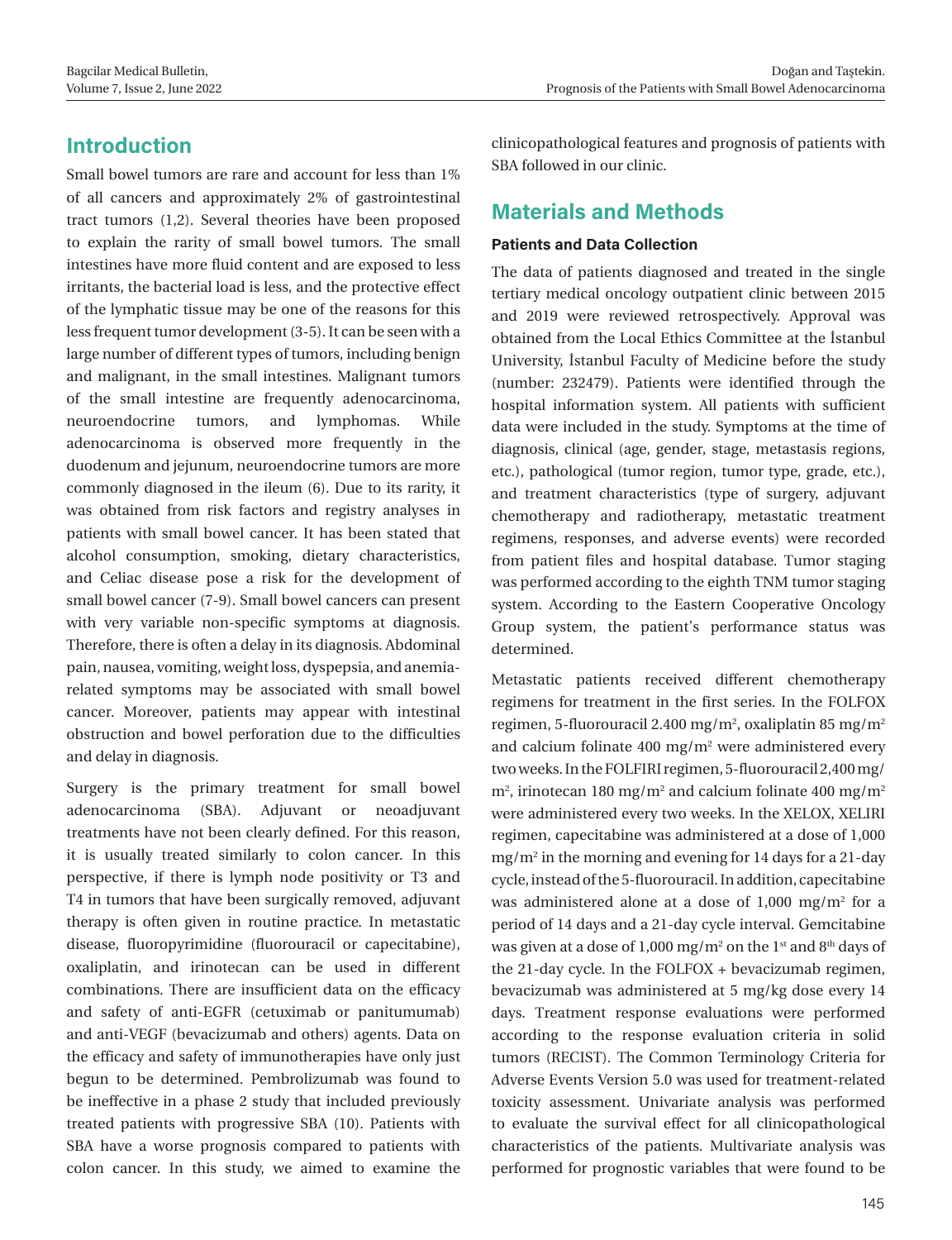statistically significant in univariate analysis or statistically significant in the literature.

#### **Statistical Analysis**

SPSS 25 (IBM, USA) was used for statistical analysis. Descriptive analysis was performed for all variables. For continuous variables, minimum and maximum values were specified, along with the median value. Categorical variables were indicated by numbers and percentages. A log-rank test was performed for survival analysis, and the Kaplan-Meier curve was drawn. The Cox-regression model was applied for univariate and multivariate analysis.

## **Results**

#### **Clinicopathological Features and Treatment Data**

Twenty-two patients with small bowel cancer were included in the study. All patients were in the adenocarcinoma histological subtype. The median age was 57 years (27-80). The ratio of males/females was 1.45. The most common symptom in the presentation was pain (50%), and 18% of the patients had ileus. The origin sites of the tumor were the duodenum (50%), jejunum (31.8%), and ileum (18.2%). The number of *de novo* metastatic patients was 11 (50%). Sixteen (72.7%) of the patients underwent surgery. The most common metastatic site was the peritoneum (45%). Clinicopathological characteristics of the patients are presented in Table 1.

Metastatic disease developed in five patients during followup, and a total of 16 (72.7%) patients were evaluated for metastatic treatment.

The most commonly used chemotherapy combinations were FOLFOX or XELOX (37.6%), and the second most commonly used regimens were FOLFIRI or XELIRI (12.6%). The disease control rate (complete response, partial response, and stable disease) was determined as 53.8%. Table 2 presents the treatment approach of the patients. The most common hematological side effects included anemia and thrombocytopenia. Non-hematological side effects were nausea and fatigue.

#### **Survival Outcomes and Prognosis**

The median follow-up was 14.7 (0.4-72.3) months, and the median overall survival (OS) was defined as 19.9 (7.3- 32.5) months. One- and two-year survival ratios were 65.9% and 39%, respectively (Figure 1). In multivariate analysis, surgery (no vs. yes) [p=0.024, hazard ratio: 0.14, 95% confidence interval (CI)] and age at diagnosis (<60 vs.  $\geq$ 60) (p=0.017, hazard ratio: 11.2, 95% CI) were statistically significant prognostic factors for OS. However, the site of the tumor (p=0.106), *de novo* metastatic disease (p=0.323), and the number of metastatic sites (p=0.086) were not. Table 3 shows the results of univariate and multivariate analyses.

# **Discussion**

In this study, we showed the clinicopathological features of the patients and parameters affecting the prognosis in patients with SBA. Considering data of our study, we found that SBA was seen around the age of 60 years. In our patients, adenocarcinoma of the small intestine was most frequently detected in the duodenum (50%). In a retrospective analysis conducted by Halfdanarson et al. (11), the patient characteristics were similar to our study. The median age of the patients was 62 years, and the tumor localization was in the duodenum, jejunum, and ileum at the rates of 57%, 29%, and 10%, respectively (11). In another study published by Dabaja et al. (12), which included a large number of patients, the median age was 52 years, the most common tumor localization was the duodenum (52%), and 35% of the patients had metastatic disease at diagnosis.

| Table 1. Clinicopathological characteristics of the patients |                                                            |            |  |  |
|--------------------------------------------------------------|------------------------------------------------------------|------------|--|--|
|                                                              | <b>Number of</b><br>patients<br><b>Total number:</b><br>22 | ℅          |  |  |
| Gender                                                       |                                                            |            |  |  |
| Male                                                         | 13                                                         | 59         |  |  |
| Female                                                       | 9                                                          | 41         |  |  |
| <b>Tumor localization</b>                                    |                                                            |            |  |  |
| Duodenum                                                     | 11                                                         | 50         |  |  |
| Jejunum                                                      | $\overline{7}$                                             | 31.8       |  |  |
| Ileum                                                        | 4                                                          | 18.2       |  |  |
| <b>Stage at diagnosis</b>                                    |                                                            |            |  |  |
| Stage 1                                                      | $\mathbf{1}$                                               | 4.5        |  |  |
| Stage 2                                                      | 3                                                          | 13.7       |  |  |
| Stage 3                                                      | $\overline{7}$                                             | 31.8       |  |  |
| Stage 4                                                      | 11                                                         | 50         |  |  |
| Surgery (primary or palliative) at                           |                                                            |            |  |  |
| diagnosis                                                    | 16                                                         | 72.7       |  |  |
| Yes                                                          | 6                                                          | 27.3       |  |  |
| <b>No</b>                                                    |                                                            |            |  |  |
| Adjuvant chemotherapy after primary                          |                                                            |            |  |  |
| surgery<br>Yes                                               | 11                                                         | 11         |  |  |
| <b>No</b>                                                    | 11                                                         | 11         |  |  |
|                                                              |                                                            |            |  |  |
| Recurrence after primary surgery<br>Yes                      | 6                                                          | 55         |  |  |
| <b>No</b>                                                    | 5                                                          | 45         |  |  |
|                                                              |                                                            |            |  |  |
| <b>Metastatic sites</b>                                      |                                                            |            |  |  |
| Peritoneum<br>Liver                                          | 10<br>9                                                    | 45.5<br>41 |  |  |
| Lymphadenopathy                                              | 4                                                          | 18         |  |  |
| Other sites                                                  | $\overline{c}$                                             | 9.1        |  |  |
|                                                              |                                                            |            |  |  |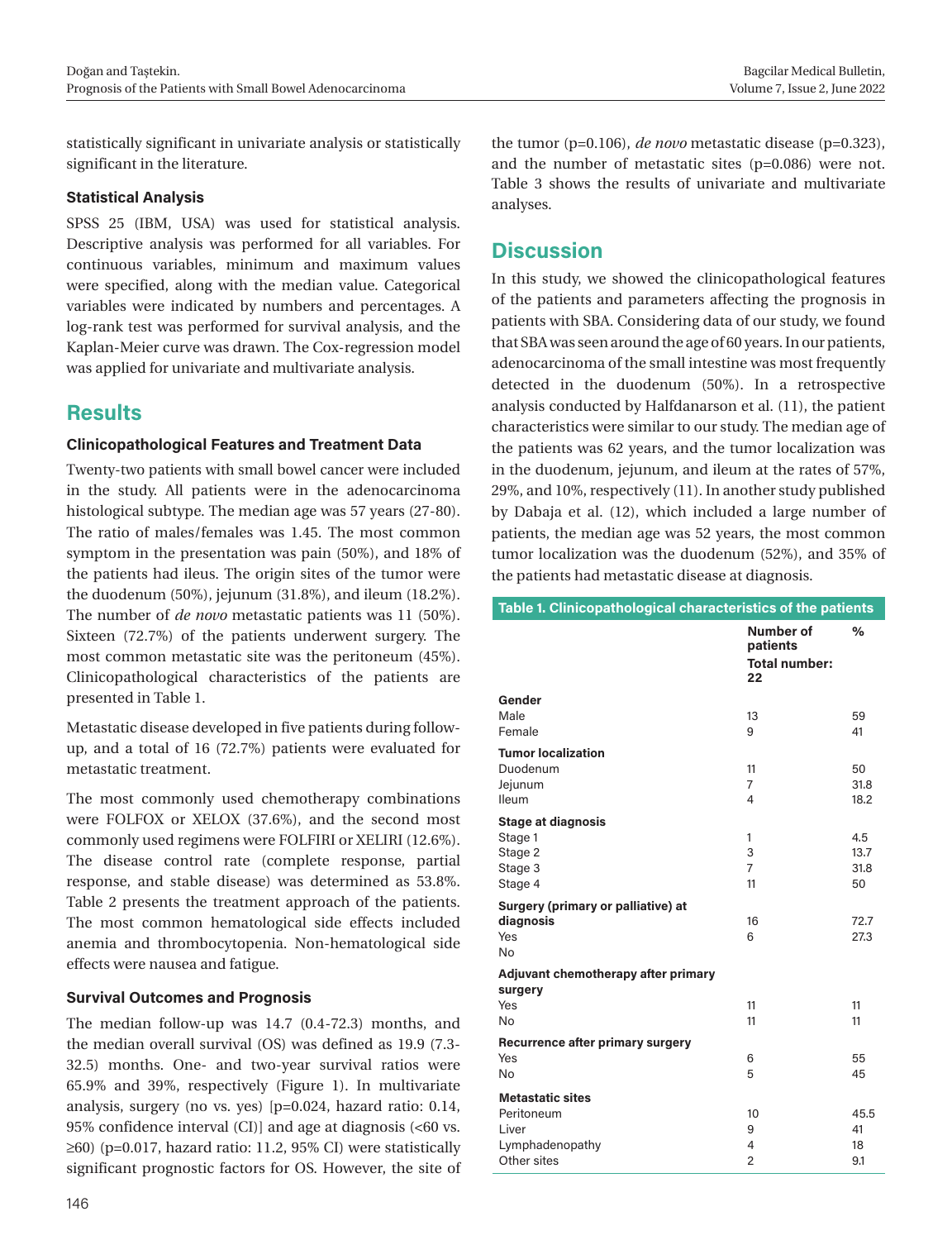#### **Table 2. Treatment features of the metastatic patients**

|                                            | Number of<br>patients<br>(Total<br>number: 16) | %    |
|--------------------------------------------|------------------------------------------------|------|
| The first-line chemotherapy regimen        |                                                |      |
| FOI FOX or XFLOX                           | 6                                              | 37.6 |
| <b>FOLFIRI or XELIRI</b>                   | $\overline{2}$                                 | 12.6 |
| FOLFOX + bevacizumab                       | 1                                              | 6.2  |
| <b>FOLFOXURI</b>                           | 1                                              | 6.2  |
| Gemsitabin + capecitabine                  | 1                                              | 6.2  |
| Gemcitabine                                | 1                                              | 6.2  |
| Capecitabine                               | 1                                              | 6.2  |
| No therapy                                 | 3                                              | 18.8 |
| Response ratios of first-line chemotherapy |                                                |      |
| Complete response                          | 2                                              | 15.3 |
| Partial response                           | 4                                              | 30.8 |
| Stable disease                             | 1                                              | 7.7  |
| Progression                                | 6                                              | 46.2 |
| <b>Grade 1-2 toxicity</b>                  |                                                |      |
| Yes                                        | 10                                             | 76.9 |
| No                                         | 3                                              | 23.1 |
| <b>Grade 3-4 toxicity</b>                  |                                                |      |
| Yes                                        | $\overline{2}$                                 | 15.4 |
| No                                         | 11                                             | 84.6 |



**Figure 1.** Kaplan-Meier curve for overall survival

Since there is no randomized study for treating patients with SBA, fluoropyrimidine-based therapies are frequently used in the treatment, similar to colon cancer. A phase 2 study published by Xiang et al. (13) showed that the FOLFOX regimen was effective and well-tolerated in patients with advanced SBA. Our patients received more frequently oxaliplatin or irinotecan regimens combined with fluoropyrimidine as chemotherapy. In a multicenter study published by Tsushima et al. (14), in which 132 patients with unresectable SBA were included, the combination of oxaliplatin and fluoropyrimidine was found to be the most promising first-line chemotherapy

#### **Table 3. Univariate and multivariate analyses of prognostic factors for overall survival**

| <u>idului situ vyyitii sui vivai</u>        |                               |                                 |                               |
|---------------------------------------------|-------------------------------|---------------------------------|-------------------------------|
|                                             | <b>Univariate</b><br>analysis | <b>Multivariate</b><br>analysis |                               |
|                                             | р                             | p                               | <b>Hazard ratio</b><br>95% CI |
| Age (year)<br>$<60$ vs. $>60$               | 0.226                         | 0.017                           | $11.2(1.5-81.8)$              |
| Gender<br>Male vs. female                   | 0.784                         |                                 |                               |
| <b>Ileus at diagnosis</b><br>Yes vs. no     | 0.367                         |                                 |                               |
| Primary tumor<br>localization               | 0.202                         | 0.106                           |                               |
| Tumor grade                                 | 0.537                         |                                 |                               |
| De novo metastatic<br>disease<br>Yes vs. no | 0.328                         | 0.323                           |                               |
| <b>Surgery at diagnosis</b><br>No vs. yes   | 0.023                         | 0,024                           | $0.14(0-0.57)$                |
| <b>Number of metastatic</b><br>sites        | 0.982                         | 0.086                           |                               |

Multivariate analysis p-value: 0.03, CI: Confidence interval

regimen compared to other chemotherapy regimens. In a multicenter study that included 93 patients published by Zaanan et al. (15), the FOLFOX regimen was found to be more effective than the combination of fluorouracil and cisplatin. In addition, patients' baseline performance scores, CEA, and CA19-9 levels were determined as independent predictive factors for disease-free survival and OS (15). The addition of bevacizumab to the XELOX regimen was found to be effective in a phase 2 study conducted by Gulhati et al. (16), which included 30 patients. However, in a multicenter study of 28 patients published by Aydin et al. (17), adding bevacizumab to the FOLFOX or FOLFIRI regimens did not provide a benefit in terms of disease prognosis.

Patients with SBA have a poor prognosis. Due to delays in diagnosis, most of the patients present in the metastatic stage. Half of the patients had metastatic disease at the time of diagnosis in our study. The median OS was less than two years in the patients. Few studies have examined the prognostic factors in patients with SBA. In our study, patients over the age of 60 years were found to have a higher risk in terms of OS than those younger than 60 years. In addition, patients who did not undergo surgery (primary or palliative) at the time of diagnosis were found to have a poor prognosis. In a study by Aparicio et al. (18), including patients nationwide, the median OS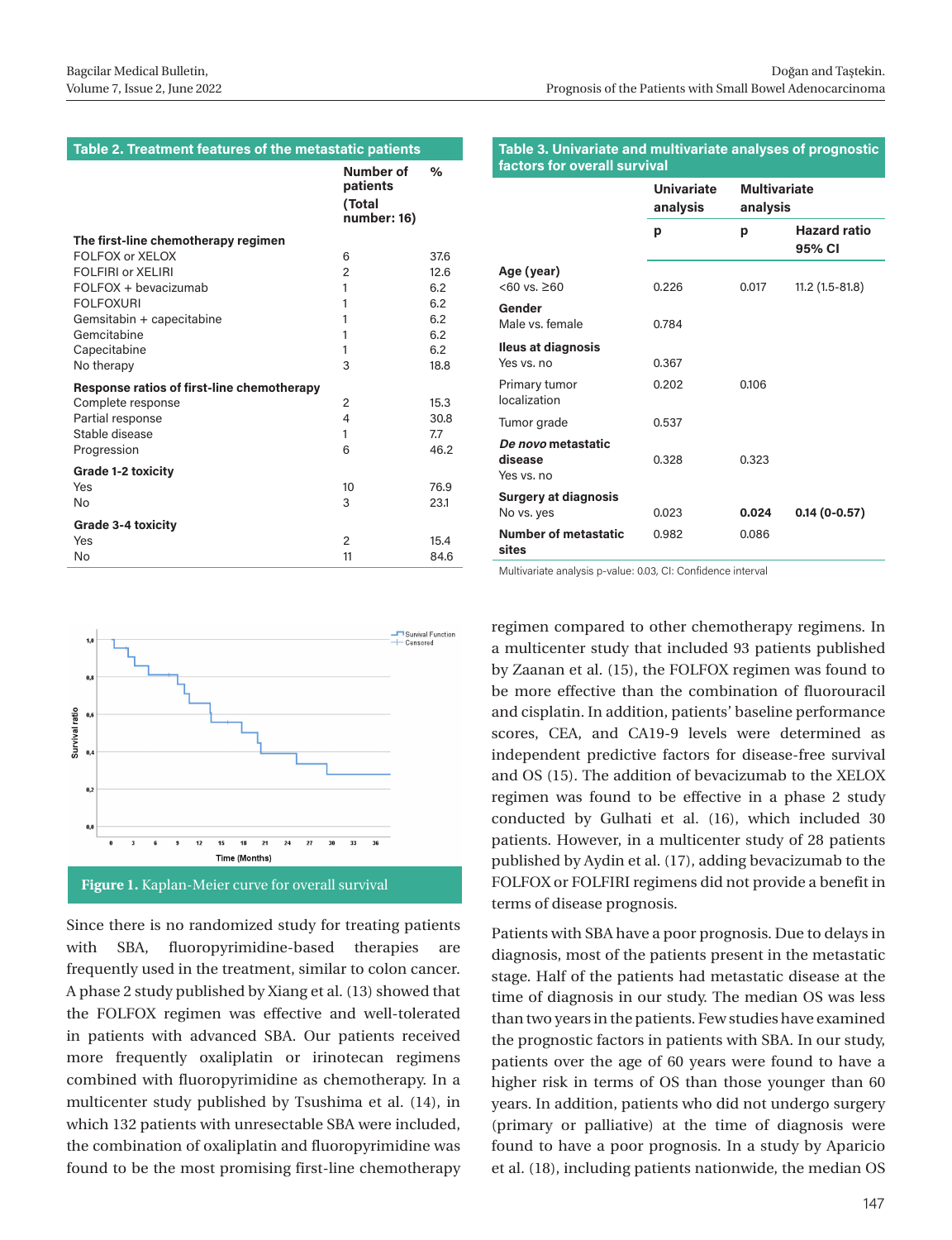time of patients with metastatic SBA was found to be 12.7 months, and tumor grade and T-stage were determined as prognostic factors. A retrospective analysis that included a large number of patients by Halfdanarson et al. (11) showed that older age, advanced tumor stage, and a lymph node positivity ratio of 50% or greater were statistically significant factors affecting survival. In a retrospective study including 78 patients, postoperative margin positivity was identified as an independent prognostic factor, and the benefit of adjuvant therapy was not found (19). Contrary to this study, in a study published by Akce et al. (20), it was found that adjuvant chemotherapy improved OS. In another study published by Sakae et al. (21), the presence of symptoms at the time of diagnosis, poor performance status, low albumin level, high CEA level, and LDH level were defined to be poor prognostic factors.

#### **Study Limitations**

There were some limitations in our study. Our study was retrospective and included a heterogeneous patient group. The number of patients was small because it is a rare tumor.

# **Conclusion**

Due to the delay in diagnosis, the patients were diagnosed in advanced stages, and the disease was showed a poor prognosis. We observed that removing the primary tumor improved survival, and being older than 60 years was a negative prognostic factor. Also, we detected that tumor localization and *de novo* metastatic disease did not affect OS. To the best of our knowledge, our study is a rare study to describe the characteristics and treatment features of patients with SBA in the Turkish population. It contains essential information about the treatment processes and prognoses of patients with SBA, which seems to be rare. To diagnose and treat SBA more effectively, multicenter randomized controlled studies with large numbers of patients are needed in the future.

#### **Ethics**

**Ethics Committee Approval:** Approval was obtained from the Local Ethics Committee at the İstanbul University, İstanbul Faculty of Medicine before the study (number: 232479).

**Informed Consent:** For this type of research, informed consent is not required.

**Peer-review:** Externally peer-reviewed.

#### **Authorship Contributions**

Concept: İ.D., D.T., Design: İ.D., D.T., Data Collection or Processing: İ.D., D.T., Analysis or Interpretation: İ.D., D.T., Writing: İ.D., D.T.

**Conflict of Interest:** No conflict of interest was declared by the authors.

**Financial Disclosure:** The authors declared that this study received no financial support.

# **References**

- 1. Martin RG. Malignant tumors of the small intestine. Surg Clin North Am 1986;66(4):779-785.
- 2. Siegel RL, Miller KD, Fuchs HE, Jemal A. Cancer Statistics, 2021. CA Cancer J Clin 2021;71(1):7-33.
- 3. Weiss NS, Yang CP. Incidence of histologic types of cancer of the small intestine. J Natl Cancer Inst 1987;78(4):653-656.
- 4. Chow WH, Linet MS, McLaughlin JK, Hsing AW, Chien HT, Blot WJ. Risk factors for small intestine cancer. Cancer Causes Control 1993;4(2):163-169.
- 5. Schottenfeld D, Beebe-Dimmer JL, Vigneau FD. The epidemiology and pathogenesis of neoplasia in the small intestine. Ann Epidemiol 2009;19(1):58-69.
- 6. Pedersen KS, Raghav K, Overman MJ. Small Bowel Adenocarcinoma: Etiology, Presentation, and Molecular Alterations. J Natl Compr Canc Netw 2019;17(9):1135-1141.
- 7. Wu AH, Yu MC, Mack TM. Smoking, alcohol use, dietary factors and risk of small intestinal adenocarcinoma. Int J Cancer 1997;70(5):512-517.
- 8. Kaerlev L, Teglbjaerg PS, Sabroe S, Kolstad HA, Ahrens W, Eriksson M, et al. Is there an association between alcohol intake or smoking and small bowel adenocarcinoma? Results from a European multicenter case-control study. Cancer Causes Control 2000;11(9):791- 797.
- 9. Emilsson L, Semrad C, Lebwohl B, Green PHR, Ludvigsson JF. Risk of Small Bowel Adenocarcinoma, Adenomas, and Carcinoids in a Nationwide Cohort of Individuals With Celiac Disease. Gastroenterology 2020;159(5):1686-1694.e2.
- 10. Pedersen KS, Foster NR, Overman MJ, Boland PM, Kim SS, Arrambide KA, et al. ZEBRA: A Multicenter Phase II Study of Pembrolizumab in Patients with Advanced Small-Bowel Adenocarcinoma. Clin Cancer Res 2021;27(13):3641-3648.
- 11. Halfdanarson TR, McWilliams RR, Donohue JH, Quevedo JF. A single-institution experience with 491 cases of small bowel adenocarcinoma. Am J Surg 2010;199(6):797-803.
- 12. Dabaja BS, Suki D, Pro B, Bonnen M, Ajani J. Adenocarcinoma of the small bowel: presentation, prognostic factors, and outcome of 217 patients. Cancer 2004;101(3):518-526.
- 13. Xiang XJ, Liu YW, Zhang L, Qiu F, Yu F, Zhan ZY, et al. A phase II study of modified FOLFOX as first-line chemotherapy in advanced small bowel adenocarcinoma. Anticancer Drugs 2012;23(5):561- 566.
- 14. Tsushima T, Taguri M, Honma Y, Takahashi H, Ueda S, Nishina T, et al. Multicenter retrospective study of 132 patients with